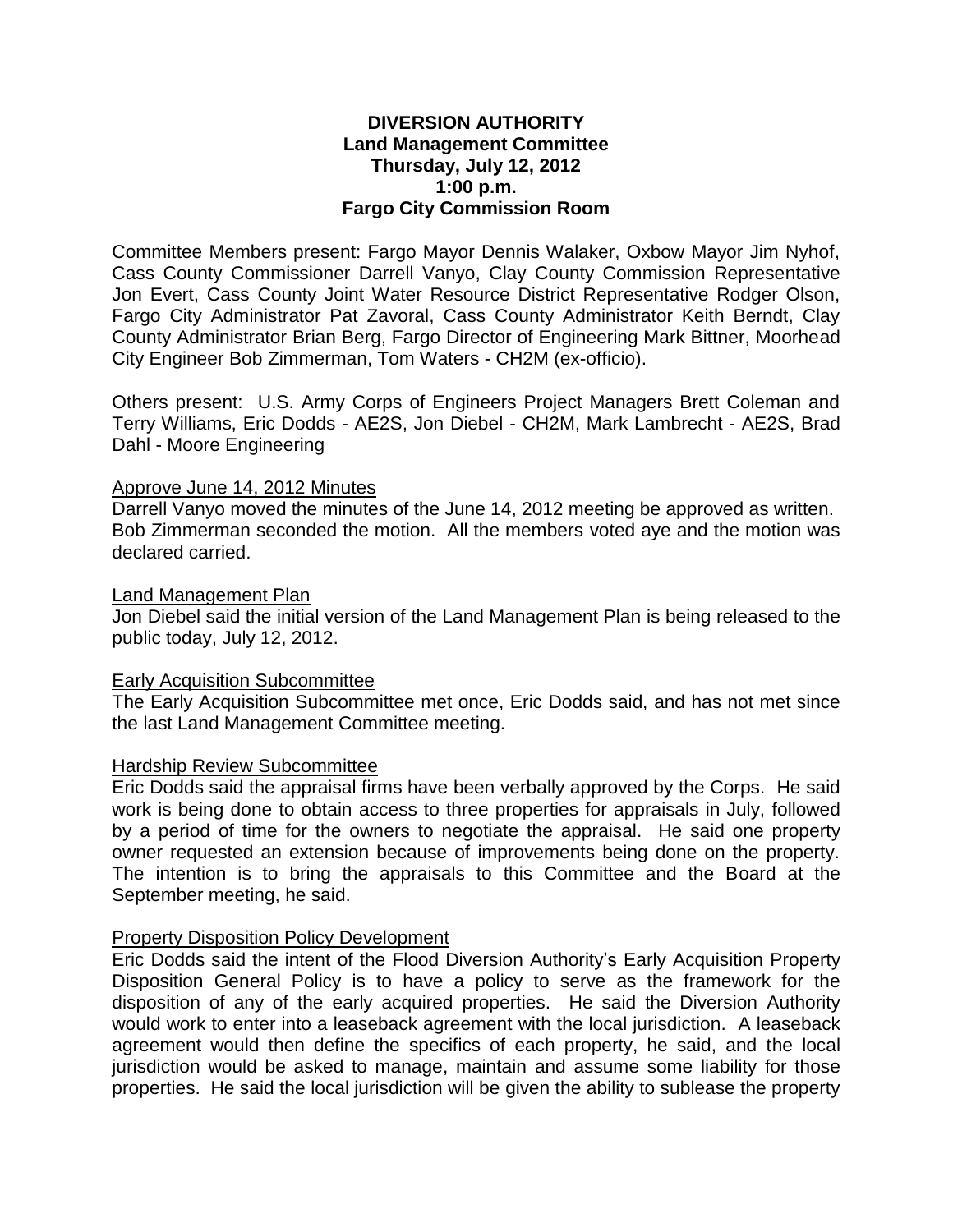and receive the rental income. The Diversion Authority would retain ownership and control of the property, he said. He said if the leaseback agreement is not signed, the Diversion Authority would have discretion for the disposition, including the removal of the property. An important question is whether the Diversion Authority is willing to retain a property management firm if Oxbow will not take it on, he said.

Oxbow does not want to be in the property management business, Jim Nyhof said, and would prefer that a property manager be retained. He said as the contract is written, the City of Oxbow will not sign it. He stated the problem is in the details of the leaseback agreement, particularly liability.

Jon Diebel said the draft lease agreement is being discussed between attorneys. Generally in such an agreement the lessee acts like a property manager, he said, including maintaining the property, getting taxes paid and being responsible for liability insurance. He said even with modifications, an agreement would require more risk than the jurisdiction may agree to assume if the jurisdiction does not want to operate like a property manager.

Tom Waters stated the lease agreement is a work in progress and negotiations can continue with Oxbow to arrive at a mutual agreement. He said as the project moves along there could be lots of properties to be managed.

A lease agreement may vary from place to place, said Brian Berg. The general policy gives the jurisdiction an opportunity to manage the property, he said.

Darrell Vanyo moved the Flood Diversion Authority Early Acquisition Property Disposition General Policy be approved. Pat Zavoral seconded the motion. All the members voted aye and the motion was declared carried.

# Status Report: Levee vs. Dam Policy Team

Tom Waters said the Levee vs. Dam Policy Team, working with the Corps, has identified a number of questions that need to be answered and documented. He said meetings are being arranged with FEMA and the two states and a final report defining criteria and policy issues is targeted for September 28th.

# Channel Cross-Section Proposal

The Corps is trying to firm up the geometry of the excavated material berm (EMB), Tom Waters said. The design of the channel started out wider and lower, he said; however, geotechnical studies since the Feasibility Study have shown that the soils can support EMB's of 15 feet in height. He stated the smaller footprint will result in a cost reduction and the narrower EMB's will require more than a thousand less acres of land and will be recommended to the Diversion Authority Board.

Pat Zavoral said the new, proposed design can reduce the footprint of the diversion by a thousand acres, provide adequate drainage in the area and still allow an opportunity to expand the diversion in the future, if need be.